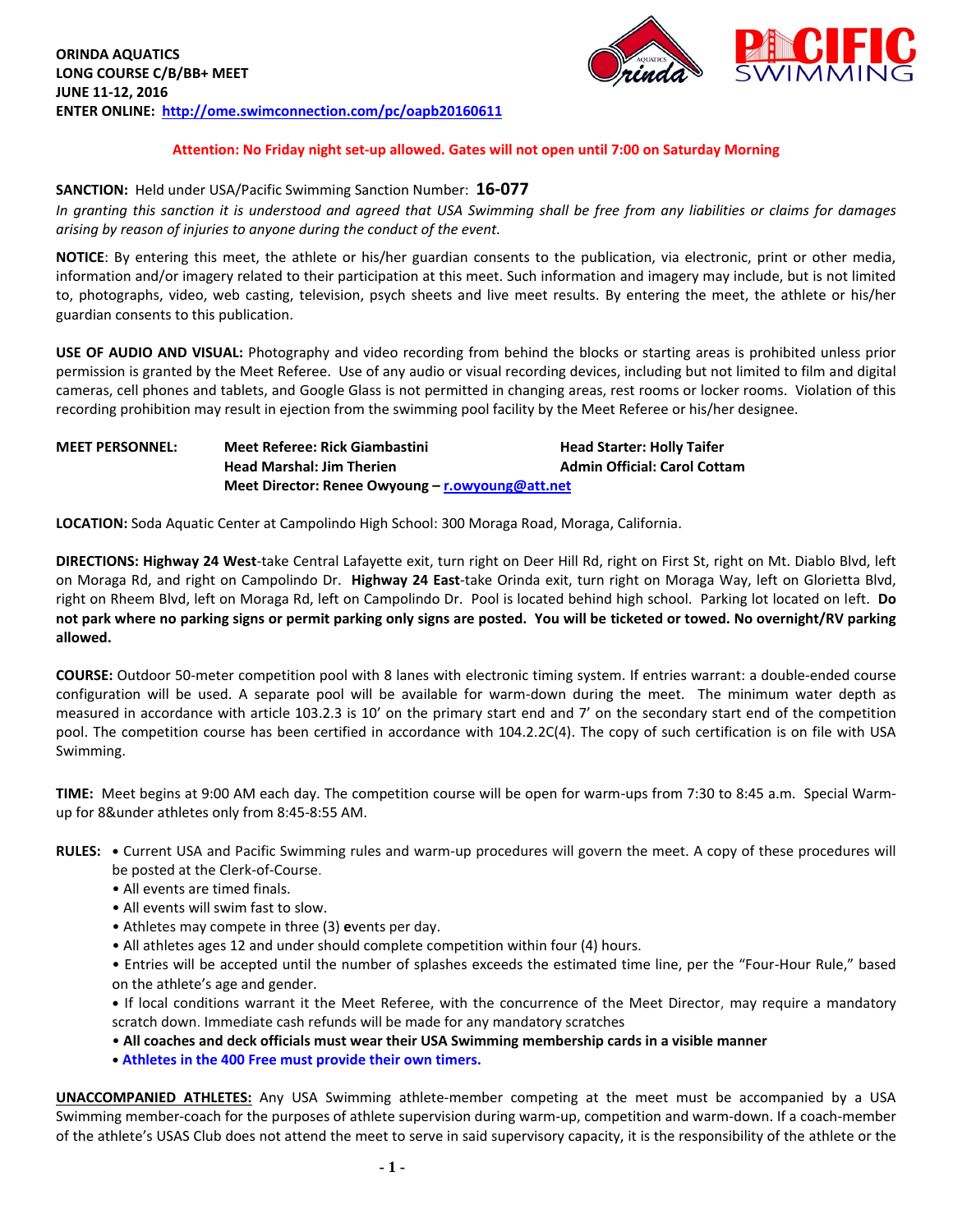athlete's legal guardian to arrange for supervision by a USA Swimming member-coach. The Meet Director or Meet Referee may assist the athlete in making arrangements for such supervision; however, it is recommended that such arrangements be made in advance of the meet by the athlete's USAS Club Member-Coach.

**RACING STARTS:** Any athlete entered in this meet, unaccompanied by a USA Swimming member coach, must be certified by a USA Swimming member coach as being proficient in performing a racing start or must start the race in the water. It is the responsibility of the athlete or the athlete's legal guardian to ensure compliance with this requirement.

#### **RESTRICTIONS:**

- Smoking and the use of other tobacco products is prohibited on the pool deck, in the locker rooms, in spectator seating, on standing areas and in all areas used by athletes, during the meet and during warm-up periods.
- Sale and use of alcoholic beverages is prohibited in all areas of the meet venue.
- No glass containers are allowed in the meet venue.
- No propane heater is permitted except for snack bar/meet operations.
- All shelters must be properly secured.
- Changing into or out of swimsuits other than in locker rooms or other designated areas is prohibited.

• Destructive devices, to include but not limited to, explosive devices and equipment, firearms (open or concealed), blades, knives, mace, stun guns and blunt objects are strictly prohibited in the swimming facility and its surrounding areas. If observed, the Meet Referee or his/her designee may ask that these devices be stored safely away from the public or removed from the facility. Noncompliance may result in the reporting to law enforcement authorities and ejection from the facility. Law enforcement officers are exempt per applicable laws.

• Coaches, Parents and Siblings may not use the pool

#### **ELIGIBILITY:**

• Athletes must be current members of USA Swimming and enter their name and registration number on the meet entry card as they are shown on their Registration Card. If this is not done, it may be difficult to match the athlete with the registration and times database. The meet host will check all athlete registrations against the SWIMS database and if not found to be registered, the Meet Director shall accept the registration at the meet (a \$10 surcharge will be added to the regular registration fee). Duplicate registrations will be refunded by mail.

• Athletes in the "BB" Division must have met at least USA Swimming Motivational "BB" minimum time standard. Athletes in the "B" Division must have met at least the listed "B" minimum time standard. All entry times slower than the listed "B" time standard will be in the "C" Division.

• Entries with **"NO TIME" will not be accepted.**

• Entry times submitted for this meet will be checked against a computer database and may be changed in accordance with Pacific Swimming Entry Time Verification Procedures.

• Disabled athletes are welcome to attend this meet and should contact the Meet Director or Meet Referee regarding and special accommodations on entry times and seeding per Pacific Swimming policy.

• Athletes 19 years of age and over may compete in the meet for time only, no awards. Such athletes must have met standards for the 17-18 age group.

• Athlete's age will be the age of the swimmer on the first day of the meet.

**ENTRY PRIORTY: Meet entries will not be accepted any earlier than May 7th, 2016. Entries of members from Zone 2 clubs in "good standing" postmarked or entered online by 11:59 p.m. on Saturday, May 21st, 2016, will be given 1st priority acceptance.** All entries from members of Zone 2 clubs received after that date, and all other Pacific LSC Zones and other LSC's, either postmarked, entered online or hand delivered will be considered in the order that they were received.

**\*\*Note: Athletes who falsify their entry form by listing a club to which they are not legitimately associated will be rejected from the meet. Further, entry fees will not be refunded and they may be referred to Pacific Swimming Review Committee for disciplinary action.**

**ENTRY FEES:** \$4.00 per event, \$10.00 participation fee per athlete. Entries will be rejected if payment is not sent at time of request. No refunds will be made, except mandatory scratch downs.

**ONLINE ENTRIES:** To enter online go to **<http://ome.swimconnection.com/pc/OAPB20160611>** to receive an immediate entry confirmation. This method requires payment by credit card. Swim Connection, LLC charges a processing fee for this service, equal to \$1 per swimmer plus 5% of the total Entry Fees. Please note that the processing fee is a separate fee from the Entry Fees. If you do not wish to pay the processing fee, enter the meet using a mail entry. **Entering online is a convenience, is completely voluntary,**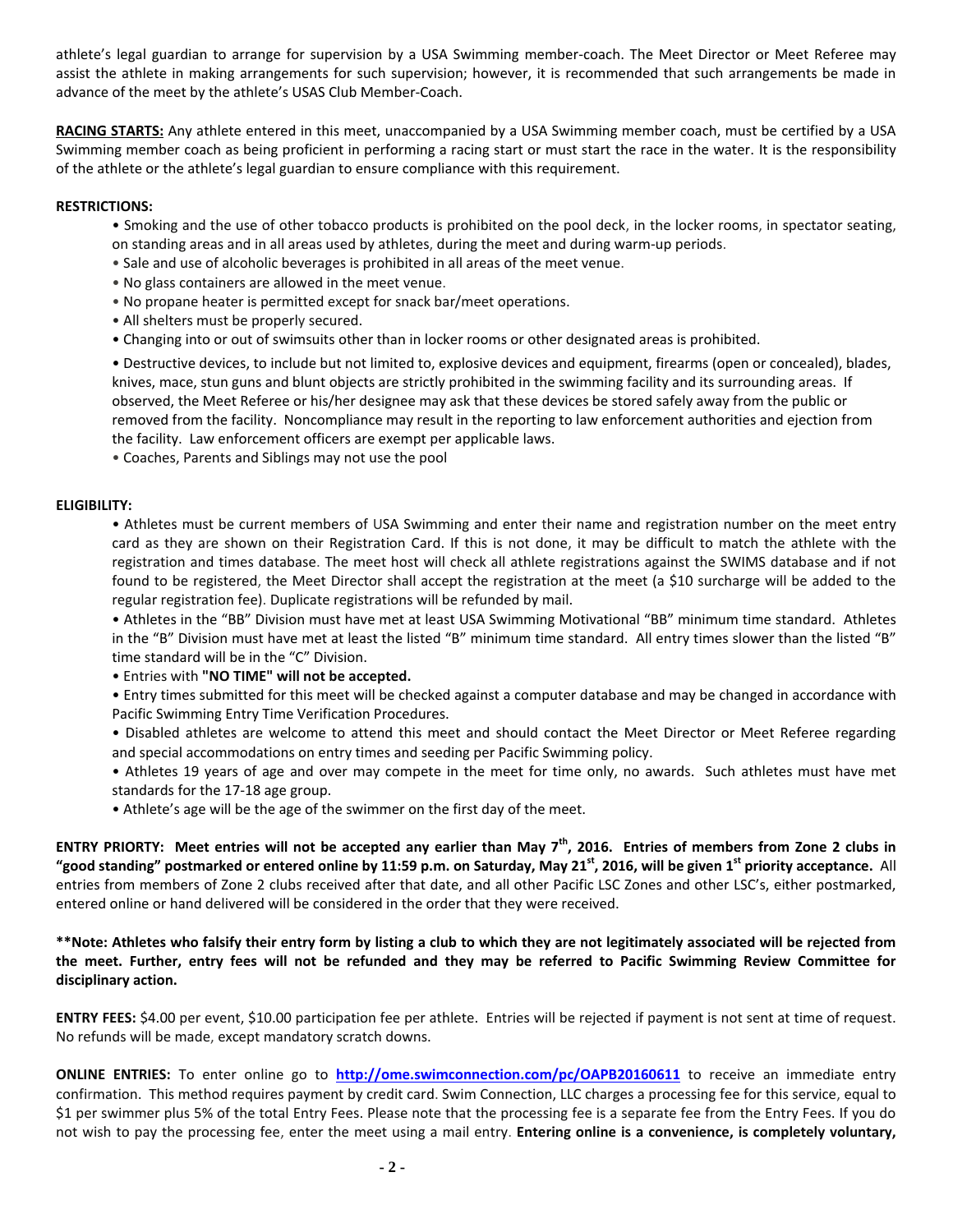**and is in no way required or expected of an athlete by Pacific Swimming.** Online entries will be accepted through **Wednesday, June 1st, 2016 or until the meet closes due to reaching capacity under the four-hour rule.** 

**MAILED OR HAND DELIVERED ENTRIES**: Entries must be on the attached consolidated entry form. Forms must be filled out completely and printed clearly with athlete's best time. Entries must be postmarked by midnight, **Monday, May 30th , 2016** or hand delivered by 6:30 p.m. **Wednesday, June 1st, 2016.** No late entries will be accepted. Requests for confirmation of receipt of entries should include a self-addressed envelope.

## **Make check payable to: Orinda Aquatics Mail/Hand Deliver entries to: Renee Owyoung, 6537 Liggett Drive, Oakland, CA 94611**

**CHECK-IN:** The meet will be deck seeded. Athletes must check-in at the Clerk-of-Course. No event shall be closed more than 30 minutes before the scheduled start of the session. Close of check-in for all individual events shall be no more than 60 minutes before the estimated time of the start of the first heat of the event. Athletes who do not check in will not be seeded and will not be allowed to compete in that event.

**SCRATCHES:** Any athletes not reporting for or competing in an individual timed final event that they have checked in for shall not be penalized.

**AWARDS:** The top 8 places will be awarded for 9-10, 11-12, 13-14, 15-16 and 17-18 age groups in each division (C/B/BB). 8&u will be awarded in each division (PC-A, PC-B, and PC-C). All athletes achieving and "A" time for the first time will be awarded a standard "A" medal, regardless of place achieved in event. No awards will be given to athletes age 19 years or older. All Individual awards must be picked up at the meet. No awards will be mailed or distributed after the meet.

**ADMISSION:** Free. A two-day program will be available for a reasonable cost.

**SNACK BAR & HOSPITALITY:** A snack bar will be available throughout the competition. Coaches and working deck officials will be provided lunch. Hospitality will serve refreshments to timers.

**MINIMUM OFFICIALS:** The Meet Referee shall conduct an inventory of Officials and shall compare the number of athletes entered against the number of Officials that worked representing each club per day of the meet. Those clubs who have not provided sufficient Officials in a day of the meet, in accordance with the table below, will be fined \$100 per missing Official per day.

| Number of athletes entered in meet per club<br>per day | Number of trained and carded officials |
|--------------------------------------------------------|----------------------------------------|
| $1 - 10$                                               |                                        |
| $11 - 25$                                              |                                        |
| $26 - 50$                                              |                                        |
| $51 - 75$                                              |                                        |
| 76-100                                                 |                                        |
| Every 20 athletes over 100                             |                                        |

|               |            | <b>SATURDAY</b> |                | <b>SUNDAY</b> |                |                |                |  |  |  |
|---------------|------------|-----------------|----------------|---------------|----------------|----------------|----------------|--|--|--|
| 8&under       | $9-10$     | 11-12           | 13-18          | 8&under       | $9 - 10$       | $11 - 12$      | 13-18          |  |  |  |
| 100 Free      | 100 Free   | 100 Free        | 200 IM         | 50 Breast     | <b>100 Flv</b> | 200 IM         | 200 Breast     |  |  |  |
| 50 Back       | 50 Back    | 50 Back         | 200 Back       | 100 Back      | 50 Breast      | 50 Breast      | 100 Back       |  |  |  |
| 100 Breast    | 100 Breast | 200 Breast      | 100 Breast     | 50 Free       | 100 Back       | 100 Back       | <b>200 Fly</b> |  |  |  |
| <b>50 Fly</b> | 50 Fly     | 50 Fly          | <b>100 Fly</b> |               | 50 Free        | 50 Free        | 50 Free        |  |  |  |
|               | 400 Free   | 400 Free        | 100 Free       |               |                | <b>100 Fly</b> | 400 Free       |  |  |  |

# **EVENT SUMMARY**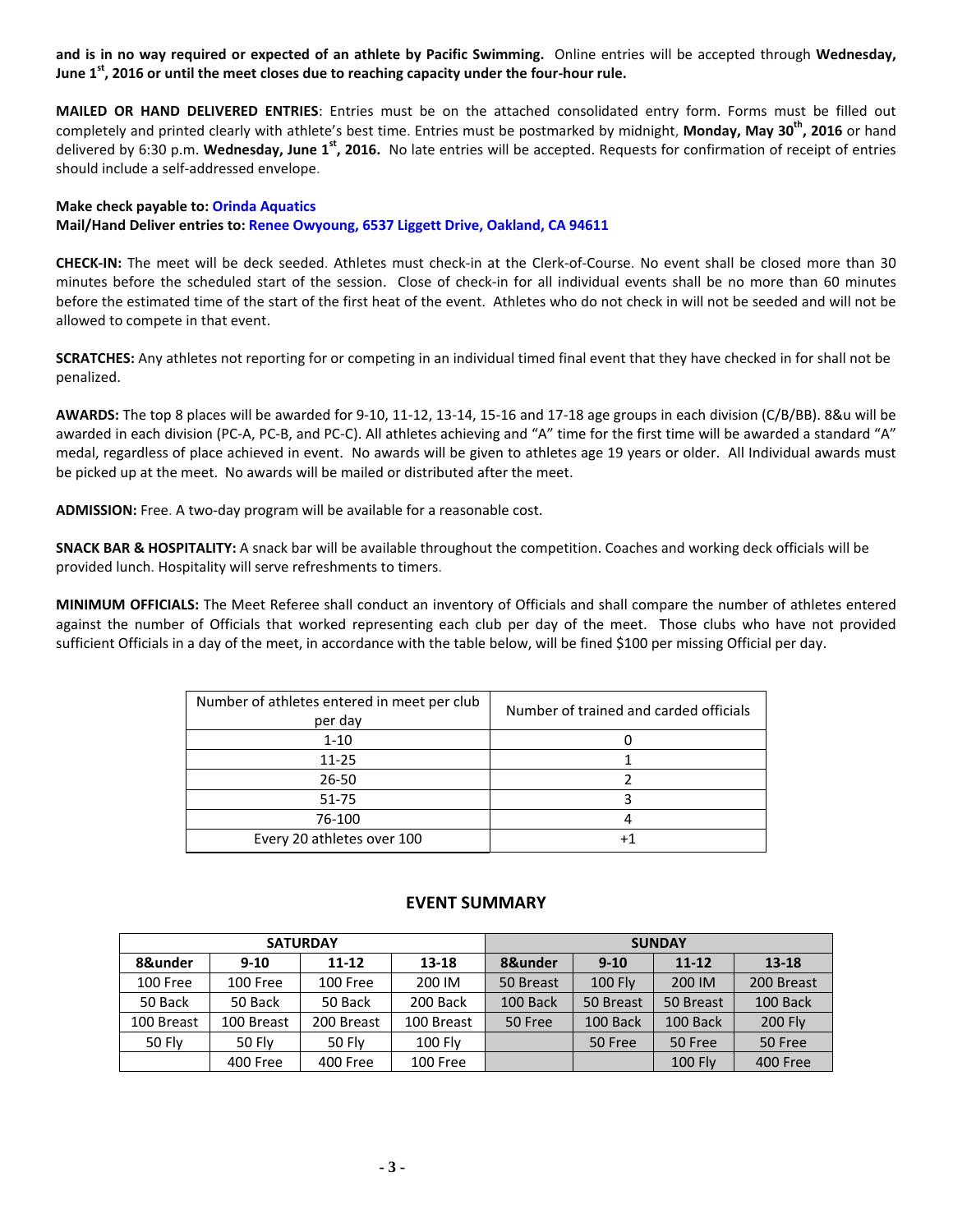| <b>SATURDAY EVENTS</b>        |                                       |                              |  | <b>SUNDAY EVENTS</b>          |                                     |                              |  |  |
|-------------------------------|---------------------------------------|------------------------------|--|-------------------------------|-------------------------------------|------------------------------|--|--|
| <b>GIRLS</b><br><b>EVENT#</b> | <b>EVENTS</b>                         | <b>BOYS</b><br><b>EVENT#</b> |  | <b>GIRLS</b><br><b>EVENT#</b> | <b>EVENTS</b>                       | <b>BOYS</b><br><b>EVENT#</b> |  |  |
| 1                             | 13&up 200 IM                          | $\overline{2}$               |  | 29                            | 11-12 200 IM                        | 30                           |  |  |
| 3                             | 9-10 100 Free<br>8&under 100 Free     | 4                            |  | 31                            | 9-10 100 Fly                        | 32                           |  |  |
| 5                             | 11-12 100 Free                        | 6                            |  | 33                            | 13&up 200 Breast                    | 34                           |  |  |
| 7                             | 13&up 200 Back                        | 8                            |  | 35                            | 11-12 50 Breast                     | 36                           |  |  |
| 9                             | 9-10 50 Back<br>8&under 50 Back       | 10                           |  | 37                            | 9-10 50 Breast<br>8&under 50 Breast | 38                           |  |  |
| 11                            | 11-12 50 Back                         | 12                           |  | 39                            | 13&up 100 Back                      | 40                           |  |  |
| 13                            | 13&up 100 Breast                      | 14                           |  | 41                            | 9-10 100 Back<br>8&under 100 Back   | 42                           |  |  |
| 15                            | 11-12 200 Breast                      | 16                           |  | 43<br>11-12 100 Back          |                                     | 44                           |  |  |
| 17                            | 9-10 100 Breast<br>8&under 100 Breast | 18                           |  | 45                            | 13&up 200 Fly                       | 46                           |  |  |
| 19                            | 13&up 100 Fly                         | 20                           |  | 47                            | 9-10 50 Free<br>8&under 50 Free     | 48                           |  |  |
| 21                            | 11-12 50 Fly                          | 22                           |  | 49                            | 11-12 50 Free                       | 50                           |  |  |
| 23                            | 9-10 50 Fly<br>8&under 50 Fly         | 24                           |  | 51                            | 13&up 50 Free                       | 52                           |  |  |
| 25                            | 13&up 100 Free                        | 26                           |  | 53                            | 11-12 100 Fly                       | 54                           |  |  |
| 27                            | 11-12 400 Free<br>9-10 400 Free       | 28                           |  | 55                            | 13&up 400 Free                      | 56                           |  |  |

# **Athletes entering the 400 Free must provide their own timers.**

**All Time standards are located on the Pacific Swimming Website:**

[http://www.pacswim.org/page/times\\_standards.shtml](http://www.pacswim.org/page/times_standards.shtml)